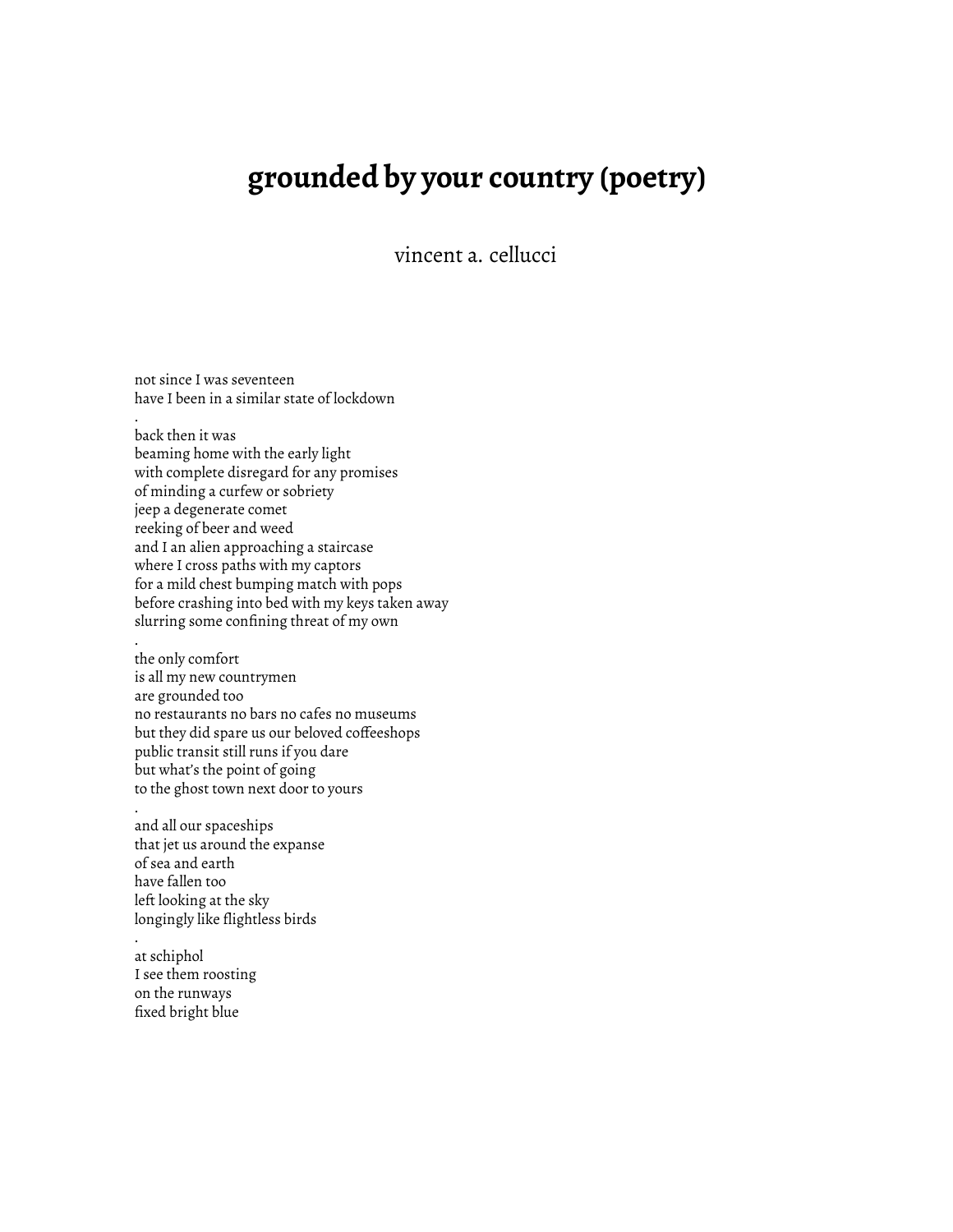in the callous sun

.

next we submit our codes to our captors authorities with our best interest at heart if not mind there is no other choice but to click accept burrow workers into the illusion that you haven't selectively lost your wings

vincent a. cellucci works at the library of the Delft University of Technology in the Netherlands. He is the author of *Absence Like Sun* and *An Easy Place / To Die*. He edited *Fuck Poems: an exceptional anthology*. His works in poetry and other mediums are at **vincentacellucci.com.**